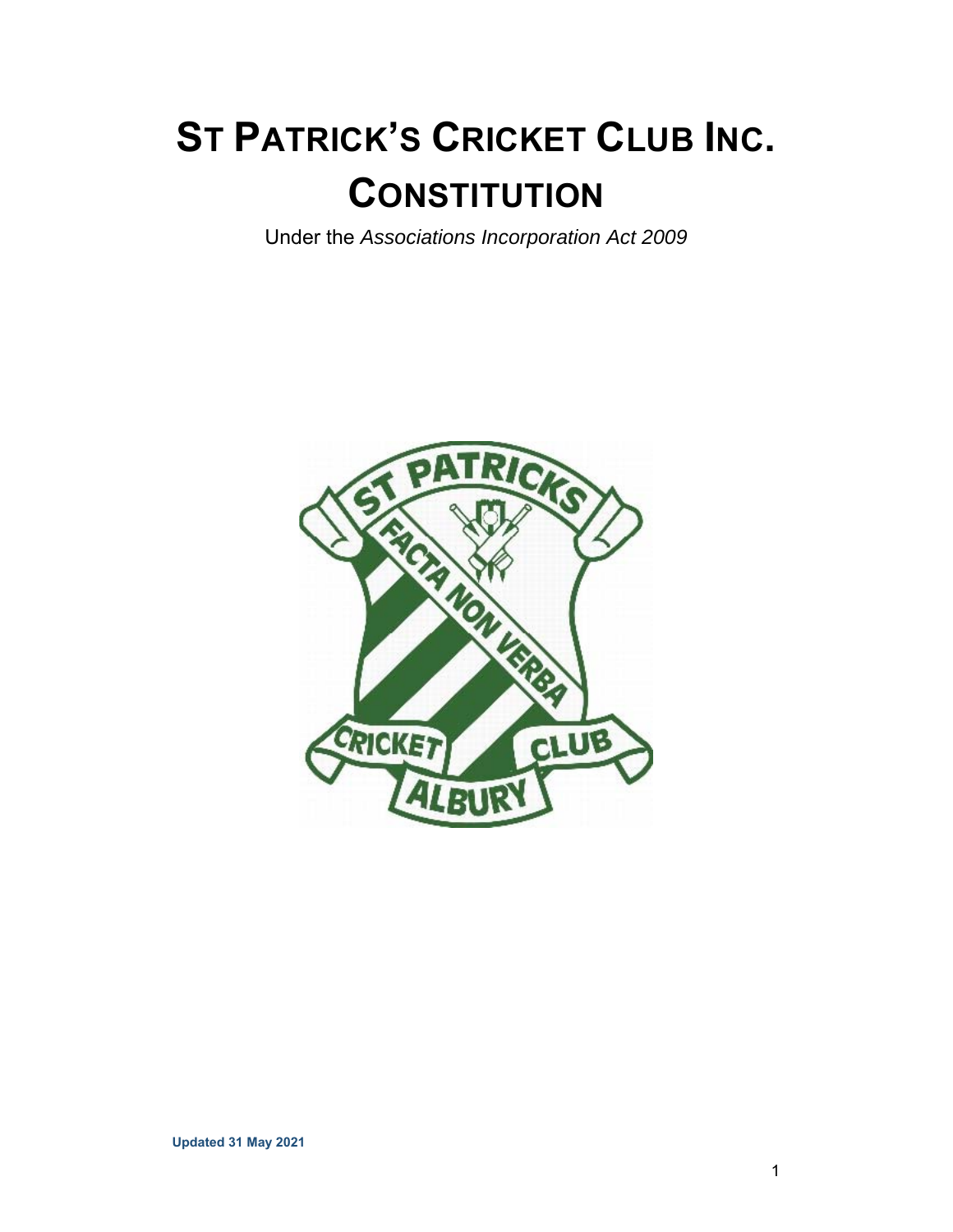## **Contents**

| Appointment of association members as committee members to constitute |  |
|-----------------------------------------------------------------------|--|
|                                                                       |  |
|                                                                       |  |
|                                                                       |  |
|                                                                       |  |
|                                                                       |  |
|                                                                       |  |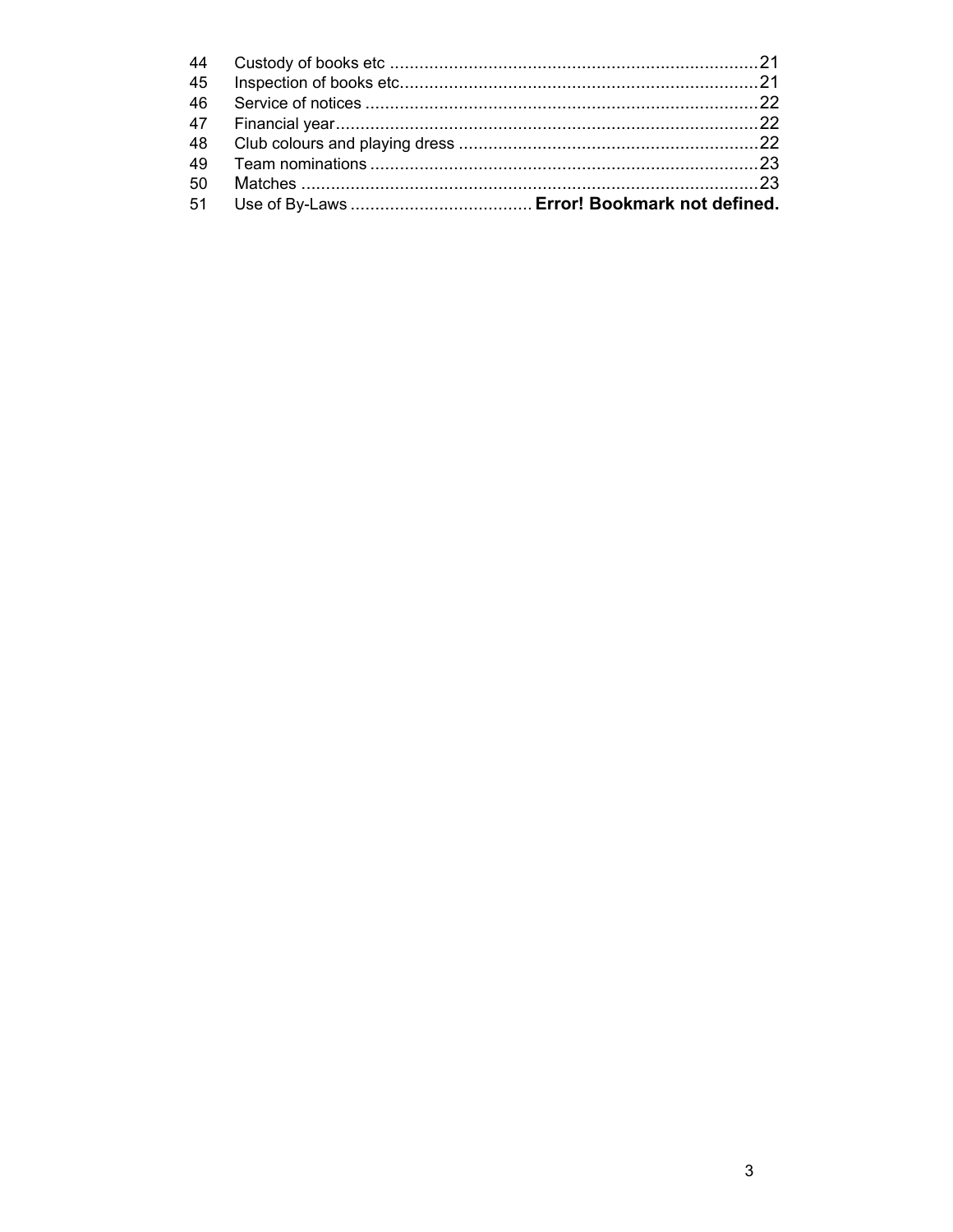## **Part 1 Preliminary**

#### **1 Definitions**

(1) In this constitution:

*Association* means St Patrick's Cricket Club Incorporated.

*blast player* means a child who has been registered to play in the Blast cricket competitions (generally for children aged up to 11 years of age) in accordance with the registration requirements set down by Cricket Australia and the Club.

*Club* means St Patrick's Cricket Club Incorporated.

*junior player* means a player who has registered to play in accordance with the registration requirements set down by Cricket Albury Wodonga and the Club, in the junior aged competitions (eg U12s, U14s, U16s) conducted by Cricket Albury Wodonga.

*ordinary committee member* means a member of the committee who is not an office-bearer of the association.

*secretary* means:

- (a) the person holding office under this constitution as secretary of the association, or
- (b) if no person holds that office the public officer of the association.

*senior player* means a player who has registered to play in accordance with the registration requirements set down by Cricket Albury Wodonga and the Club, in the open aged competitions (eg A, B, C grades) conducted by Cricket Albury Wodonga.

*special general meeting* means a general meeting of the association other than an annual general meeting.

*the Act* means the *Associations Incorporation Act 2009*.

*the Regulation* means the *Associations Incorporation Regulation 2016.* 

- (2) In this constitution:
	- (a) a reference to a function includes a reference to a power, authority and duty, and
	- (b) a reference to the exercise of a function includes, if the function is a duty, a reference to the performance of the duty.
	- (c) a reference to Club is a reference to Association and visa versa.
- (3) The provisions of the *Interpretation Act 1987* apply to and in respect of this constitution in the same manner as those provisions would so apply if this constitution were an instrument made under the Act.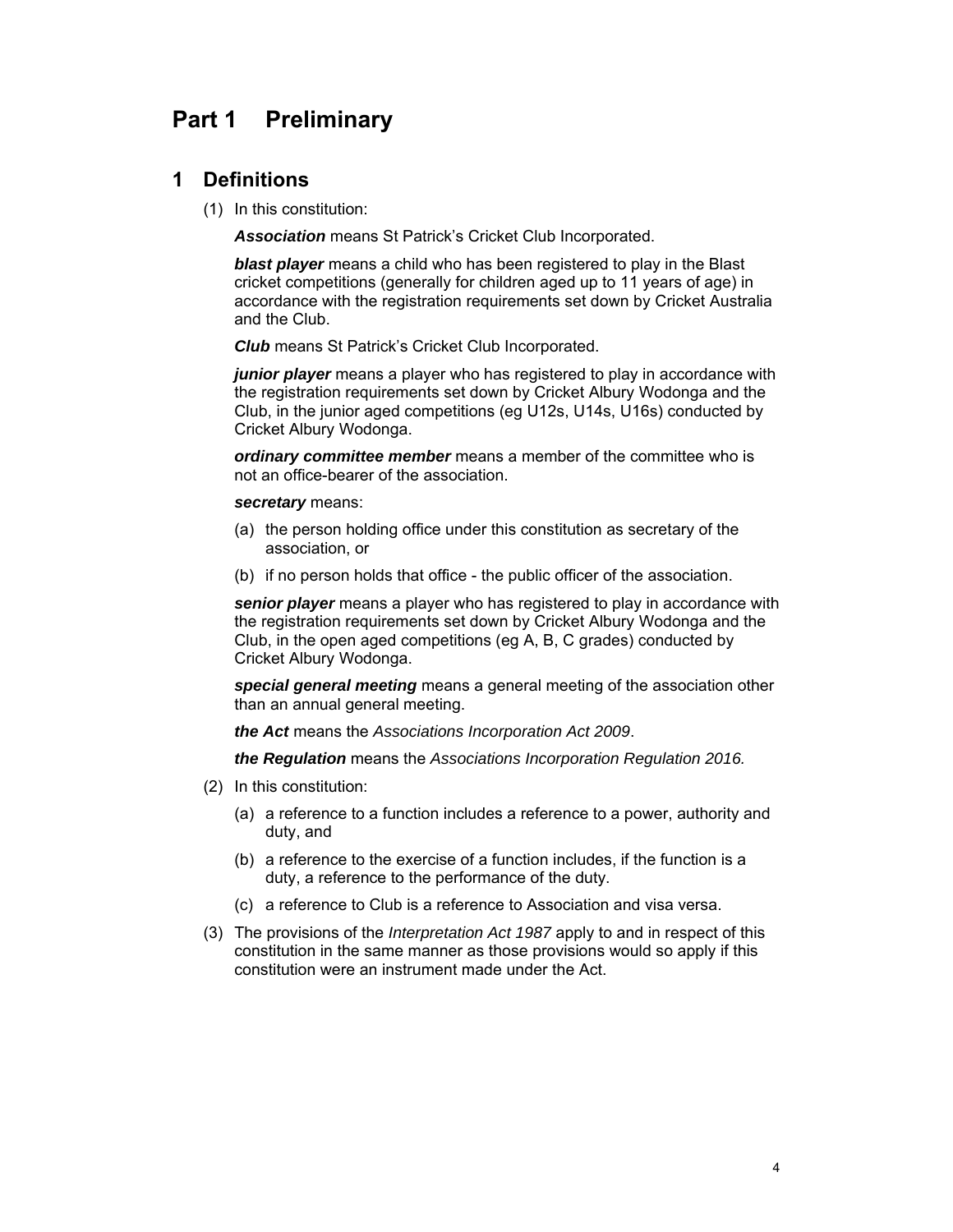## **Part 2 Membership**

#### **2 Membership generally**

- (1) A person is eligible to be a member of the association if:
	- (a) the person is a natural person, and
	- (b) the person has applied and been approved for membership of the association in accordance with clause 3.
- (2) A person is taken to be a member of the association if:
	- (a) the person is a natural person, and
	- (b) the person was:
		- (i) in the case of an unincorporated body that is registered as the association - a member of that unincorporated body immediately before the registration of the association, or
		- (ii) in the case of an association that is amalgamated to form the relevant association - a member of that other association immediately before the amalgamation, or
		- (iii) in the case of a registrable corporation that is registered as an association - a member of the registrable corporation immediately before that entity was registered as an association.
- (3) A person is taken to be a member of the association if the person was one of the individuals on whose behalf an application for registration of the association under section 6 (1) (a) of the Act was made.
- (4) Members shall consist of the following classes:

 (a) Playing Members - those persons who have paid a membership subscription fee in accordance with Clause 8 as a player and who shall have full rights and privileges of the Club.

 (b) Life Members - those persons who have been elected as Life Members of the Club in accordance with subclause (5) and who shall have full rights and privileges of Playing Members.

 (c) Honorary Members - those persons who each year are approved by the committee to have the rights and privileges of Non Playing Members without the payment of a membership subscription fee.

(d) Non Playing Members – those persons who have paid a membership subscription fee in accordance with Clause 8 as a non player and who shall have full rights and privileges of the Club.

- (5) **Life Members**. Life Membership may be awarded by the committee, for distinguished service to the Club. As a guide, distinguished service is defined as meeting 2 of the following 5 criteria:
	- (a) Minimum of fifteen (15) seasons as a player
	- (b) Minimum of ten (10) years as an office bearer of the Club
	- (c) Minimum of fifteen (15) years as a member of the committee
	- (d) Minimum of fifteen (15) years as a non-playing member undertaking Club duties (see clause 7)
	- (e) Minimum of ten (10) years as an open age team captain.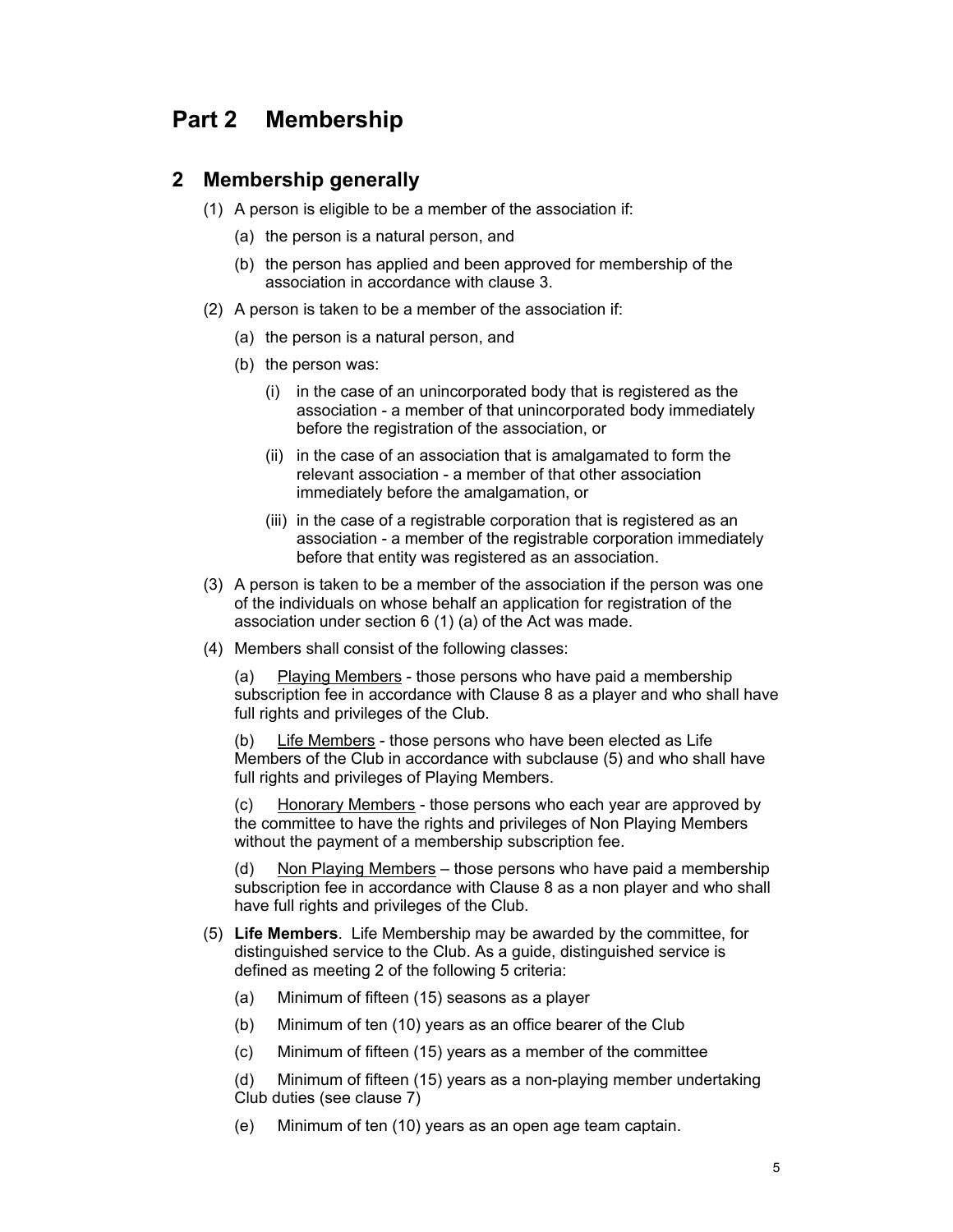- (6) In exceptional circumstances the committee may consider a person as having met the criteria for the award of Life Membership even if they only meet 1 of the criteria listed in sub clause (5).
- (7) Club duties are defined as Selector, Practice Captain, Bar Attendant, Scorer, Coach or any other activities the committee may deem appropriate.
- (8) Written nominations for Life Membership is to be forwarded to the Secretary for consideration at the next scheduled meeting the committee. Where a member of the committee is nominated he or she must not be involved in the deliberations or voting by the committee on the application. Life Membership shall be recognised by presentation of a medallion at the Senior Presentation Function or other Club function as determined by the committee.
- (9) A record of Life Membership shall be maintained by the Secretary.
- (10) Life Members shall be entitled to attend and vote at all meetings of the Club.
- (11) Life members shall be entitled to attend all Club functions free of charge. Life members who are still playing cricket for the Club are not required to pay an annual registration fee but are still required to pay weekly match fees (if these apply).

## **3 Application for membership**

- (1) An application by a person for membership (except in the case of Life and Honorary Members) of the association:
	- (a) must be made in writing (including by email or other electronic means, if the committee so determines) in the form determined by the committee, and
	- (b) must be lodged (including by electronic means, if the committee so determines) with the secretary of the association.
- (2) As soon as practicable after receiving an application for membership, the secretary must refer the application to the committee, which is to determine whether to approve or to reject the application.
- (3) As soon as practicable after the committee makes that determination, the secretary must:
	- (a) notify the applicant in writing (including by email or other electronic means, if the committee so determines) that the committee approved or rejected the application (whichever is applicable), and
	- (b) if the committee approved the application, request the applicant to pay (within the period of 28 days after receipt by the applicant of the notification) the sum payable under this constitution by a member as entrance fee and annual subscription.
- (4) The secretary must, on payment by the applicant of the amounts referred to in subclause (3) (b) within the period referred to in that provision, enter or cause to be entered the applicant's name in the register of members and, on the name being so entered, the applicant becomes a member of the association.

## **4 Cessation of membership**

A person ceases to be a member of the association if the person: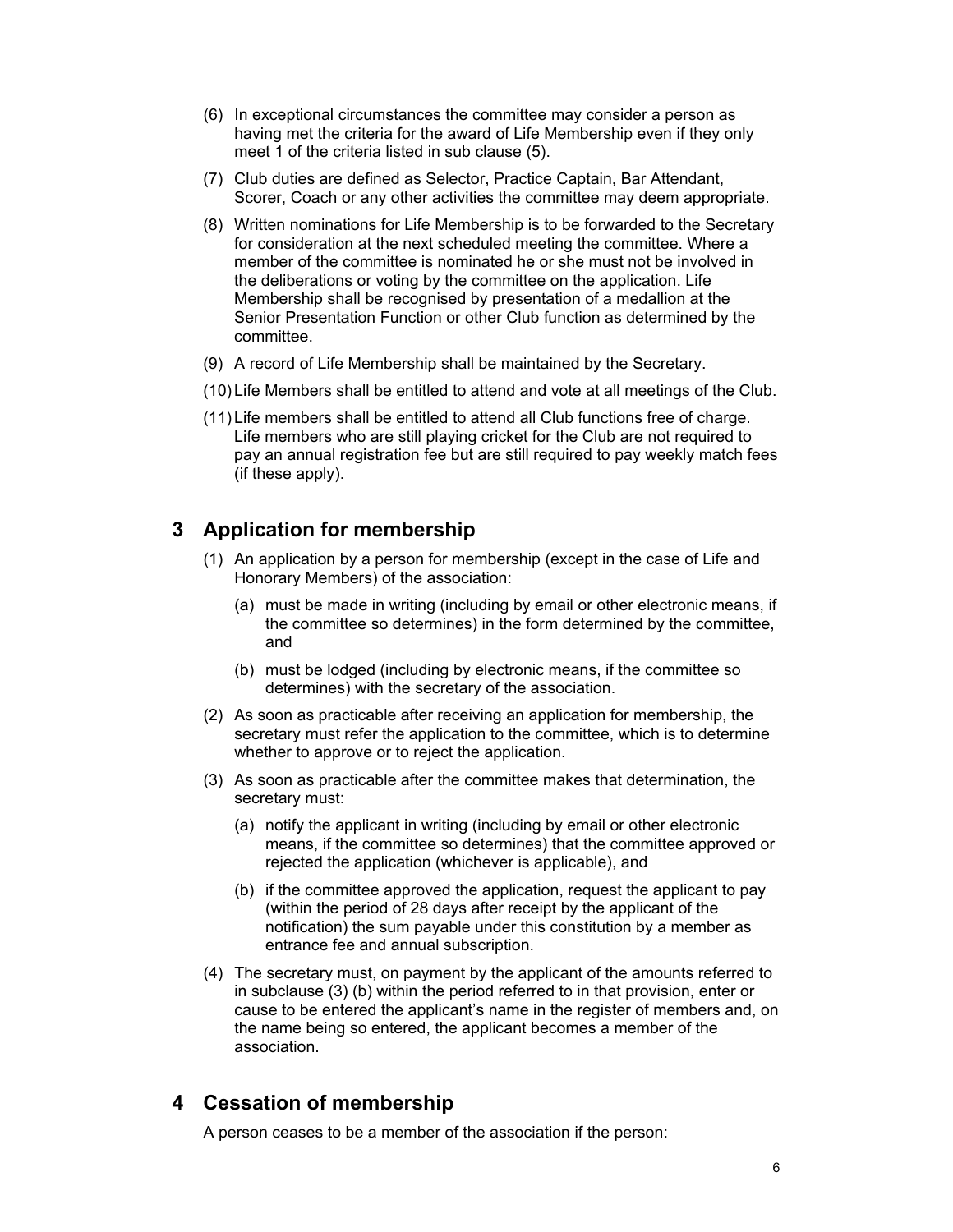- (a) dies, or
- (b) resigns membership, or
- (c) is expelled from the association, or
- (d) fails to pay the annual membership fee under clause 8 (2) within 3 months after the fee is due; or
- (e) transfers to another cricket club in Cricket Albury Wodonga. Players seeking to transfer to another cricket club must first obtain a financial clearance from the Club.

#### **5 Membership entitlements not transferable**

A right, privilege or obligation which a person has by reason of being a member of the association:

- (a) is not capable of being transferred or transmitted to another person, and
- (b) terminates on cessation of the person's membership.

#### **6 Resignation of membership**

- (1) A member of the association may resign from membership of the association by first giving to the secretary written notice of at least 1 month (or any other period that the committee may determine) of the member's intention to resign and, on the expiration of the period of notice, the member ceases to be a member.
- (2) If a member of the association ceases to be a member under subclause (1), and in every other case where a member ceases to hold membership, the secretary must make an appropriate entry in the register of members recording the date on which the member ceased to be a member.

#### **7 Register of members**

- (1) The secretary must establish and maintain a register of members of the association (whether in written or electronic form) specifying the name and postal, residential or email address of each person who is a member of the association together with the date on which the person became a member.
- (2) The register of members must be kept in New South Wales:
	- (a) at the main premises of the association, or
	- (b) if the association has no premises, at the association's official address.
- (3) The register of members must be open for inspection, free of charge, by any member of the association at any reasonable hour.
- (4) A member of the association may obtain a copy of any part of the register on payment of a fee of not more than \$1 for each page copied.
- (5) If a member requests that any information contained on the register about the member (other than the member's name) not be available for inspection, that information must not be made available for inspection.
- (6) A member must not use information about a person obtained from the register to contact or send material to the person, other than for: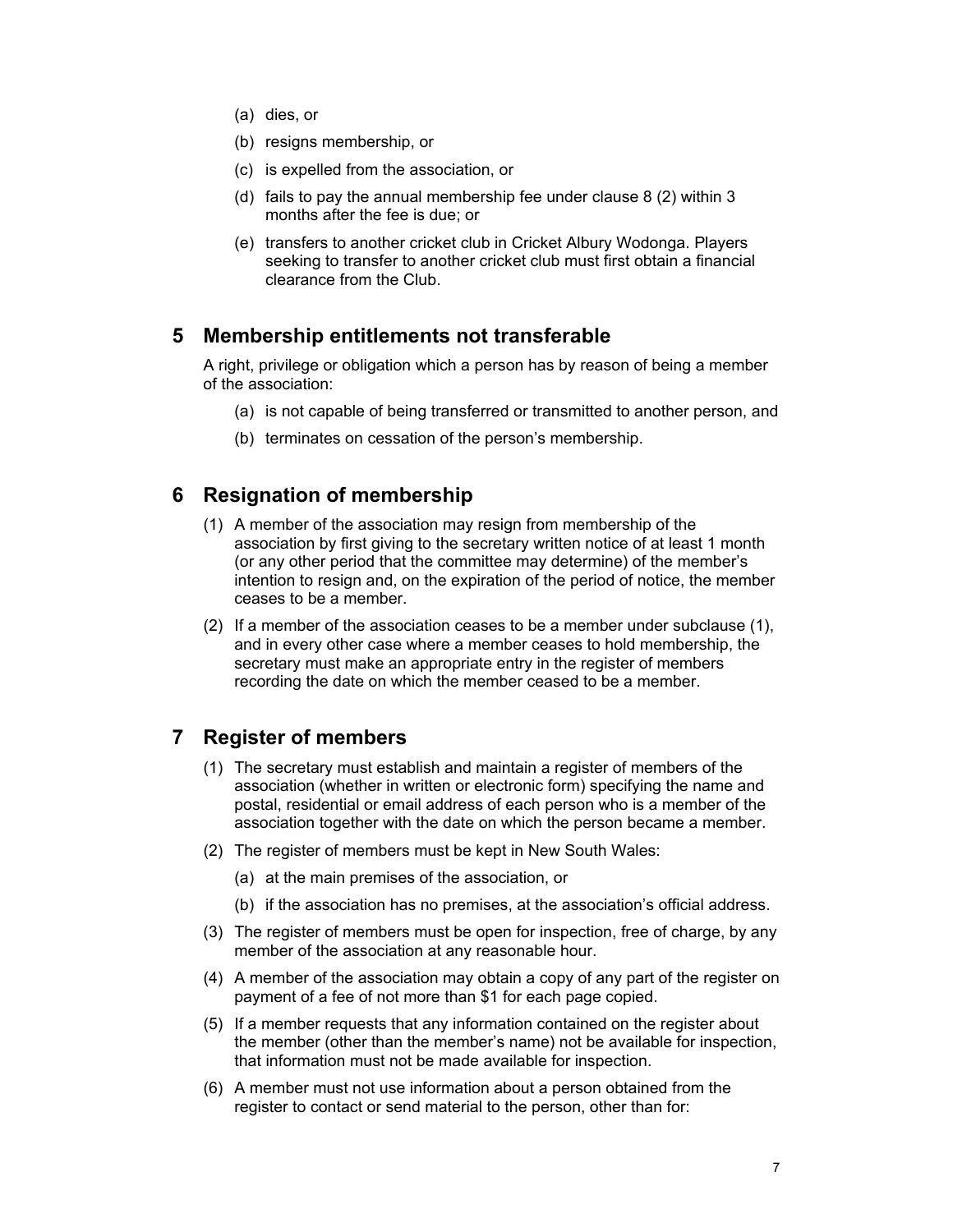- (a) the purposes of sending the person a newsletter, a notice in respect of a meeting or other event relating to the association or other material relating to the association, or
- (b) any other purpose necessary to comply with a requirement of the Act or the Regulation.
- (7) If the register of members is kept in electronic form:
	- (a) it must be convertible into hard copy, and
	- (b) the requirements in subclauses (2) and (3) apply as if a reference to the register of members is a reference to a current hard copy of the register of members.

## **8 Fees and subscriptions**

- (1) A member of the association must, on admission to membership, pay to the association a fee of \$1 or, if some other amount is determined by the committee, that other amount.
- (2) In addition to any amount payable by the member under subclause (1), a member of the association must pay to the association an annual membership fee of \$2 or, if some other amount is determined by the committee, that other amount:
	- (a) except as provided by paragraph (b), by such date as determined by the committee in each financial year of the association in each calendar year, or
	- (b) if the member becomes a member on or after the first day of the financial year of the association in any calendar year—on becoming a member and by such date as determined by the committee of the financial year of the association in each succeeding calendar year.
- (3) The committee may at its discretion waiver payment of any membership subscription or playing fee payable by a member.

## **9 Members' liabilities**

The liability of a member of the association to contribute towards the payment of the debts and liabilities of the association or the costs, charges and expenses of the winding up of the association is limited to the amount, if any, unpaid by the member in respect of membership of the association as required by clause 8.

#### **10 Resolution of disputes**

- (1) A dispute between a member and another member (in their capacity as members) of the association, or a dispute between a member or members and the association, are to be referred to a Community Justice Centre for mediation under the *Community Justice Centres Act 1983*.
- (2) If a dispute is not resolved by mediation within 3 months of the referral to a Community Justice Centre, the dispute is to be referred to arbitration.
- (3) The *Commercial Arbitration Act 2010* applies to a dispute referred to arbitration.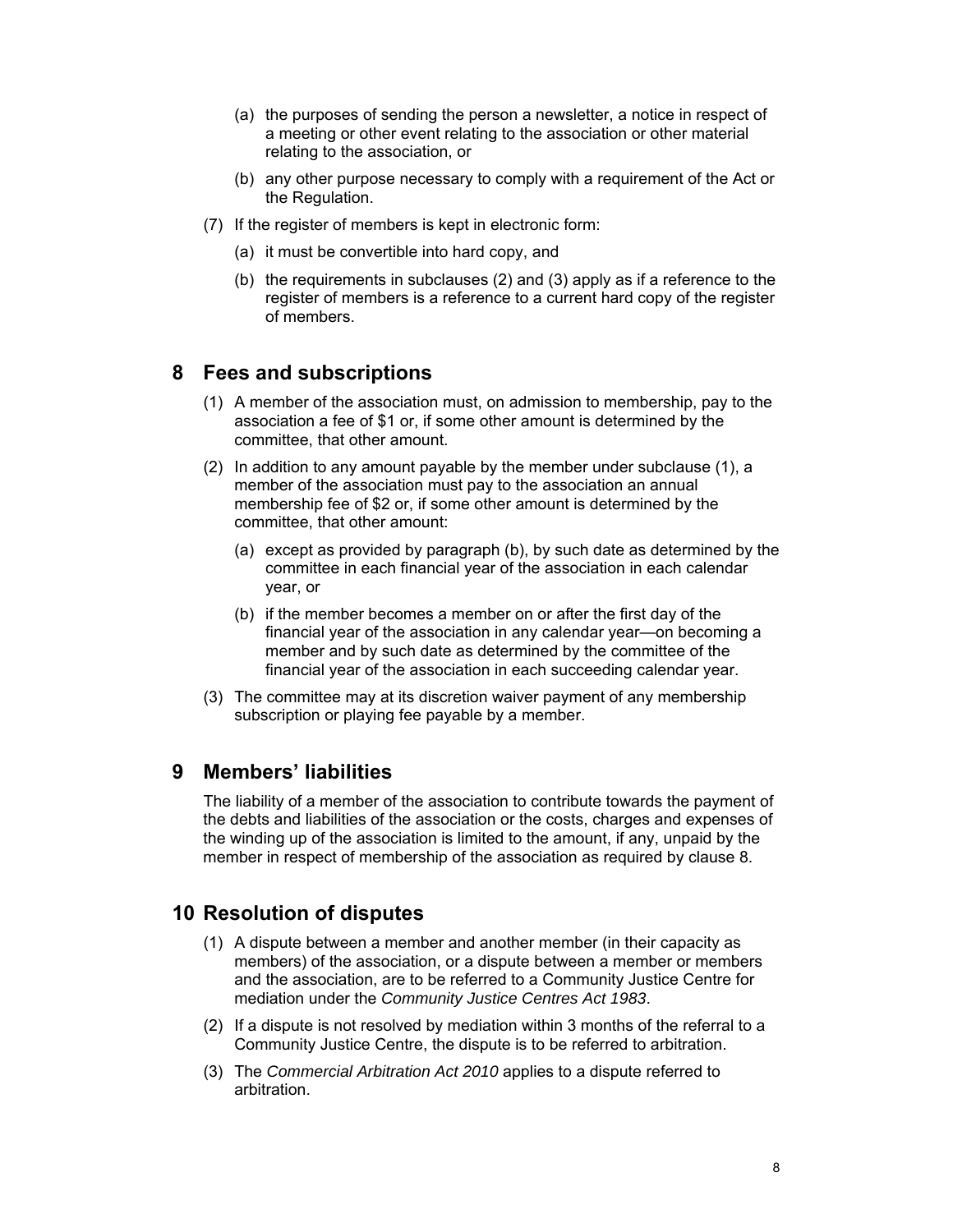## **11 Disciplining of members**

- (1) A complaint may be made to the committee by any person that a member of the association:
	- (a) has refused or neglected to comply with a provision or provisions of this constitution,
	- (b) has wilfully acted in a manner prejudicial to the interests of the association, or
	- (c) has breached any code of conduct of the association or Cricket Albury Wodonga.
- (2) The committee may refuse to deal with a complaint if it considers the complaint to be trivial or vexatious in nature.
- (3) If the committee decides to deal with the complaint, the committee:
	- (a) must cause notice of the complaint to be served on the member concerned, and
	- (b) must give the member at least 14 days from the time the notice is served within which to make submissions to the committee in connection with the complaint, and
	- (c) must take into consideration any submissions made by the member in connection with the complaint.
- (4) The committee may, by resolution, expel the member from the association or suspend the member from membership of the association if, after considering the complaint and any submissions made in connection with the complaint, it is satisfied that the facts alleged in the complaint have been proved and the expulsion or suspension is warranted in the circumstances.
- (5) If the committee expels or suspends a member, the secretary must, within 7 days after the action is taken, cause written notice to be given to the member of the action taken, of the reasons given by the committee for having taken that action and of the member's right of appeal under clause 12.
- (6) The expulsion or suspension does not take effect:
	- (a) until the expiration of the period within which the member is entitled to appeal against the resolution concerned, or
	- (b) if within that period the member exercises the right of appeal, unless and until the association confirms the resolution under clause 12,

whichever is the later.

#### **12 Right of appeal of disciplined member**

- (1) A member may appeal to the association in general meeting against a resolution of the committee under clause 11, within 7 days after notice of the resolution is served on the member, by lodging with the secretary a notice to that effect.
- (2) The notice may, but need not, be accompanied by a statement of the grounds on which the member intends to rely for the purposes of the appeal.
- (3) On receipt of a notice from a member under subclause (1), the secretary must notify the committee, which is to convene a general meeting of the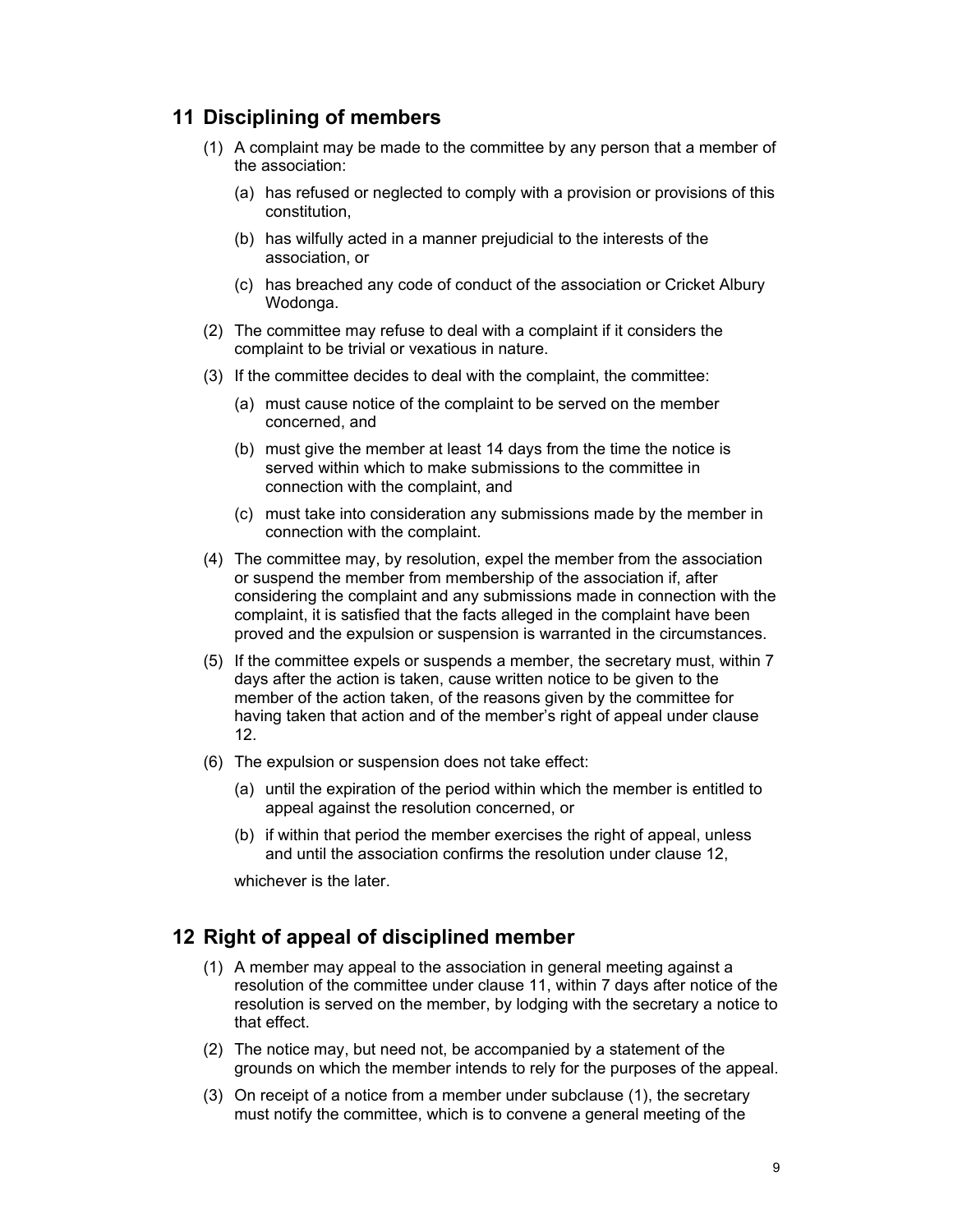association to be held within 28 days after the date on which the secretary received the notice.

- (4) At a general meeting of the association convened under subclause (3):
	- (a) no business other than the question of the appeal is to be transacted, and
	- (b) the committee and the member must be given the opportunity to state their respective cases orally or in writing, or both, and
	- (c) the members present are to vote by secret ballot on the question of whether the resolution should be confirmed or revoked.
- (5) The appeal is to be determined by a simple majority of votes cast by members of the association.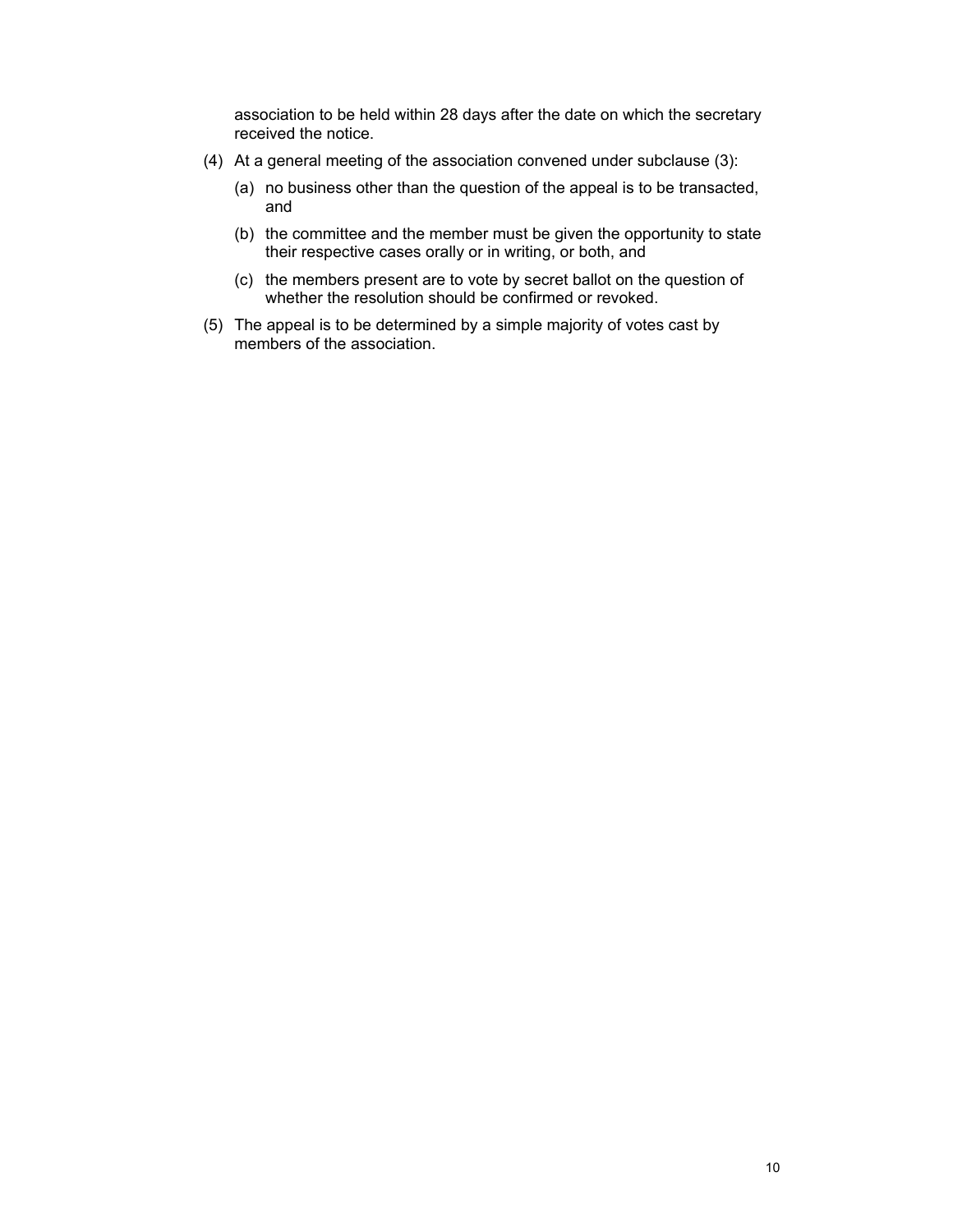## **Part 3 The committee**

#### **13 Powers of the committee**

Subject to the Act, the Regulation, this constitution and any resolution passed by the association in general meeting, the committee:

- (a) is to control and manage the affairs of the association, and
- (b) may exercise all the functions that may be exercised by the association, other than those functions that are required by this constitution to be exercised by a general meeting of members of the association, and
- (c) has power to perform all the acts and do all things that appear to the committee to be necessary or desirable for the proper management of the affairs of the association.

#### **14 Composition and membership of committee**

- (1) The committee is to consist of:
	- (a) the office-bearers of the association, and
	- (b) at least 3 ordinary committee members,

each of whom is to be elected at the annual general meeting of the association under clause 15.

**Note.** Section 28 of the Act contains further requirements concerning eligibility for membership and composition of the committee.

- (2) The total number of committee members is to be at least 7.
- (3) The office-bearers of the association are as follows:
	- (a) the president,
	- (b) the vice-president,
	- (c) the treasurer,
	- (d) the secretary.
- (4) A committee member may hold up to 2 offices (other than both the offices of president and vice-president).

(5) With the exception of the president, there is no maximum number of consecutive terms for which a committee member may hold office. The president shall serve no more than three (3) consecutive terms except as hereafter provided:

(a) At the annual general meeting after the third consecutive term as president, 75% of members voting at that Annual General Meeting agree to an additional term as president.

(b) A person elected to serve an extra term as president in accordance with clause 14 (5) (b) may not serve more than four consecutive terms as president.

**Note.** Schedule 1 to the Act provides that an association's constitution is to address the maximum number of consecutive terms of office of any office-bearers on the committee.

(6) Each member of the committee is, subject to this constitution, to hold office until immediately before the election of committee members at the annual general meeting next following the date of the member's election, and is eligible for re-election.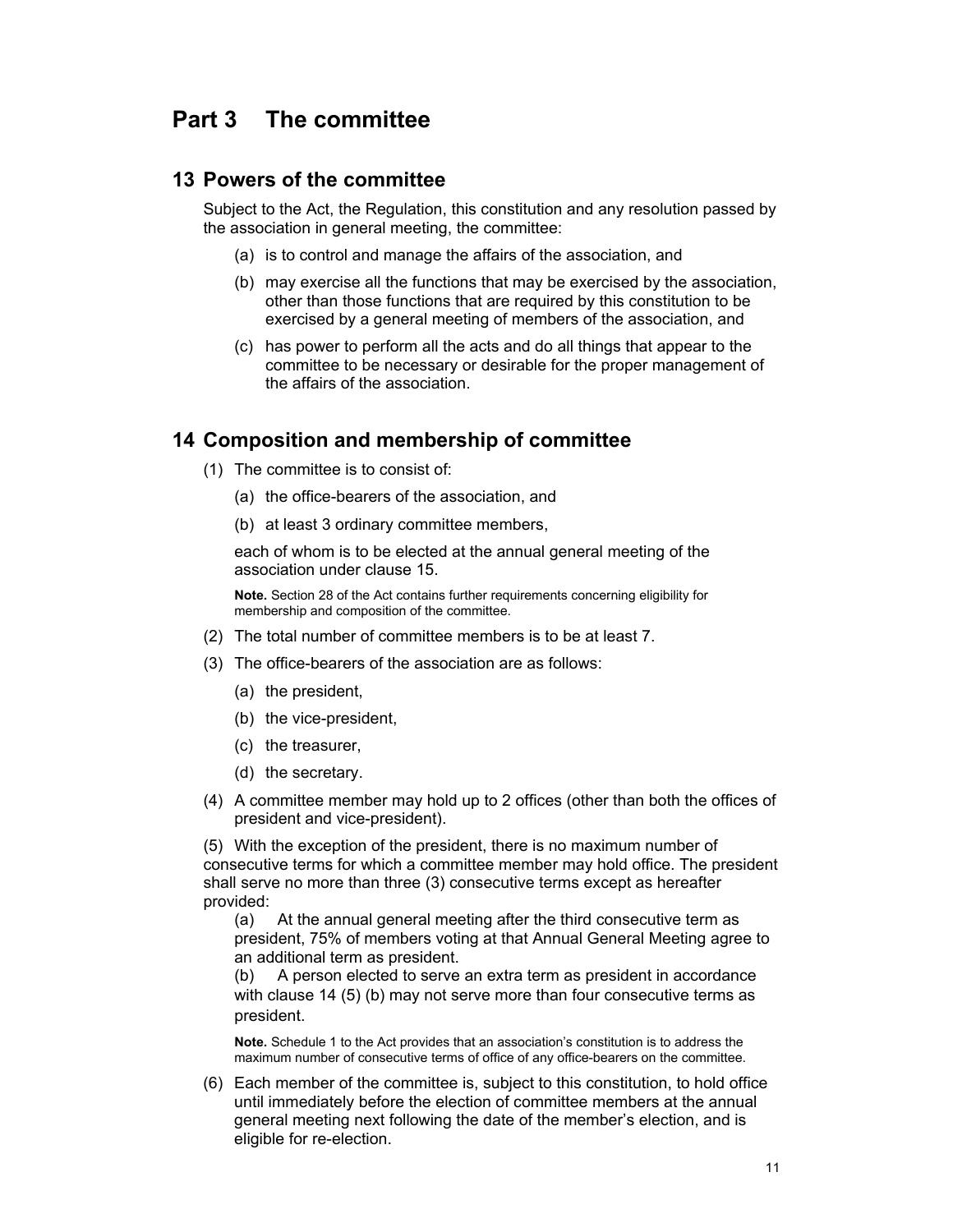#### **15 Election of committee members**

- (1) Nominations of candidates for election as office-bearers of the association or as ordinary committee members:
	- (a) must be made in writing, signed by 2 members of the association and accompanied by the written consent of the candidate (which may be endorsed on the form of the nomination), and
	- (b) must be delivered to the secretary of the association at least 7 days before the date fixed for the holding of the annual general meeting at which the election is to take place.
- (2) If insufficient nominations are received to fill all vacancies on the committee, the candidates nominated are taken to be elected and further nominations are to be received at the annual general meeting.
- (3) If insufficient further nominations are received, any vacant positions remaining on the committee are taken to be casual vacancies.
- (4) If the number of nominations received is equal to the number of vacancies to be filled, the persons nominated are taken to be elected.
- (5) If the number of nominations received exceeds the number of vacancies to be filled, a ballot is to be held.
- (6) The ballot for the election of office-bearers and ordinary committee members of the committee is to be conducted at the annual general meeting in any usual and proper manner that the committee directs.
- (7) A person nominated as a candidate for election as an office-bearer or as an ordinary committee member of the association must be a member of the association.

#### **16 Secretary**

- (1) The secretary of the association must, as soon as practicable after being appointed as secretary, lodge notice with the association of his or her address.
- (2) It is the duty of the secretary to keep minutes (whether in written or electronic form) of:
	- (a) all appointments of office-bearers and members of the committee, and
	- (b) the names of members of the committee present at a committee meeting or a general meeting, and
	- (c) all proceedings at committee meetings and general meetings.
- (3) Minutes of proceedings at a meeting must be signed by the chairperson of the meeting or by the chairperson of the next succeeding meeting.
- (4) The signature of the chairperson may be transmitted by electronic means for the purposes of subclause (3).

#### **17 Treasurer**

It is the duty of the treasurer of the association to ensure:

(a) that all money due to the association is collected and received and that all payments authorised by the association are made, and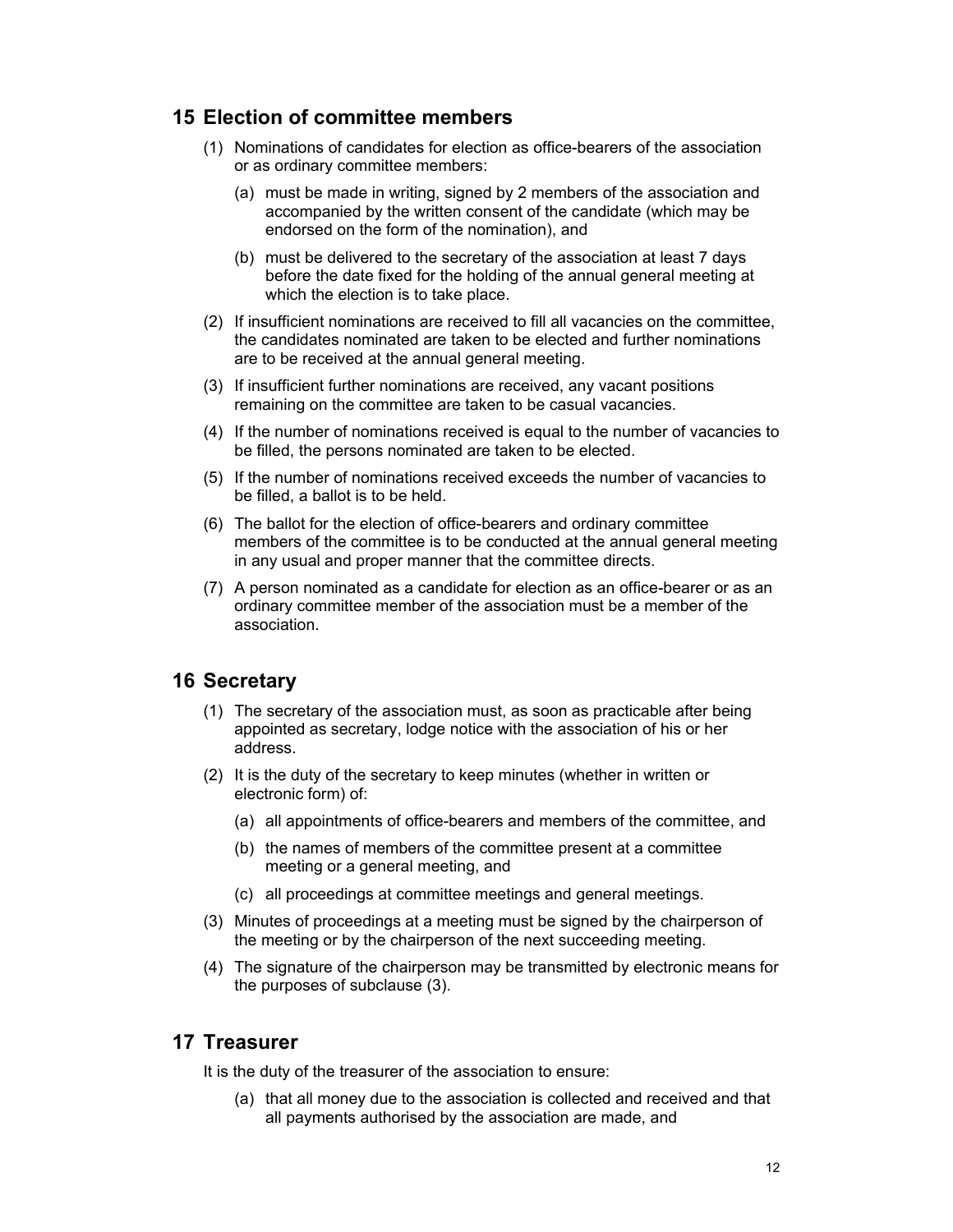(b) that correct books and accounts are kept showing the financial affairs of the association, including full details of all receipts and expenditure connected with the activities of the association.

#### **18 Casual vacancies**

- (1) In the event of a casual vacancy occurring in the membership of the committee, the committee may appoint a member of the association to fill the vacancy and the member so appointed is to hold office, subject to this constitution, until the annual general meeting next following the date of the appointment.
- (2) A casual vacancy in the office of a member of the committee occurs if the member:
	- (a) dies, or
	- (b) ceases to be a member of the association, or
	- (c) is or becomes an insolvent under administration within the meaning of the *Corporations Act 2001* of the Commonwealth, or
	- (d) resigns office by notice in writing given to the secretary, or
	- (e) is removed from office under clause 19, or
	- (f) becomes a mentally incapacitated person, or
	- (g) is absent without the consent of the committee from 3 consecutive meetings of the committee, or
	- (h) is convicted of an offence involving fraud or dishonesty for which the maximum penalty on conviction is imprisonment for not less than 3 months, or
	- (i) is prohibited from being a director of a company under Part 2D.6 (Disqualification from managing corporations) of the *Corporations Act 2001* of the Commonwealth.

## **19 Removal of committee members**

- (1) The association in general meeting may by resolution remove any member of the committee from the office of member before the expiration of the member's term of office and may by resolution appoint another person to hold office until the expiration of the term of office of the member so removed.
- (2) If a member of the committee to whom a proposed resolution referred to in subclause (1) relates makes representations in writing to the secretary or president (not exceeding a reasonable length) and requests that the representations be notified to the members of the association, the secretary or the president may send a copy of the representations to each member of the association or, if the representations are not so sent, the member is entitled to require that the representations be read out at the meeting at which the resolution is considered.

## **20 Committee meetings and quorum**

(1) The committee must meet at least 3 times in each period of 12 months at the place and time that the committee may determine.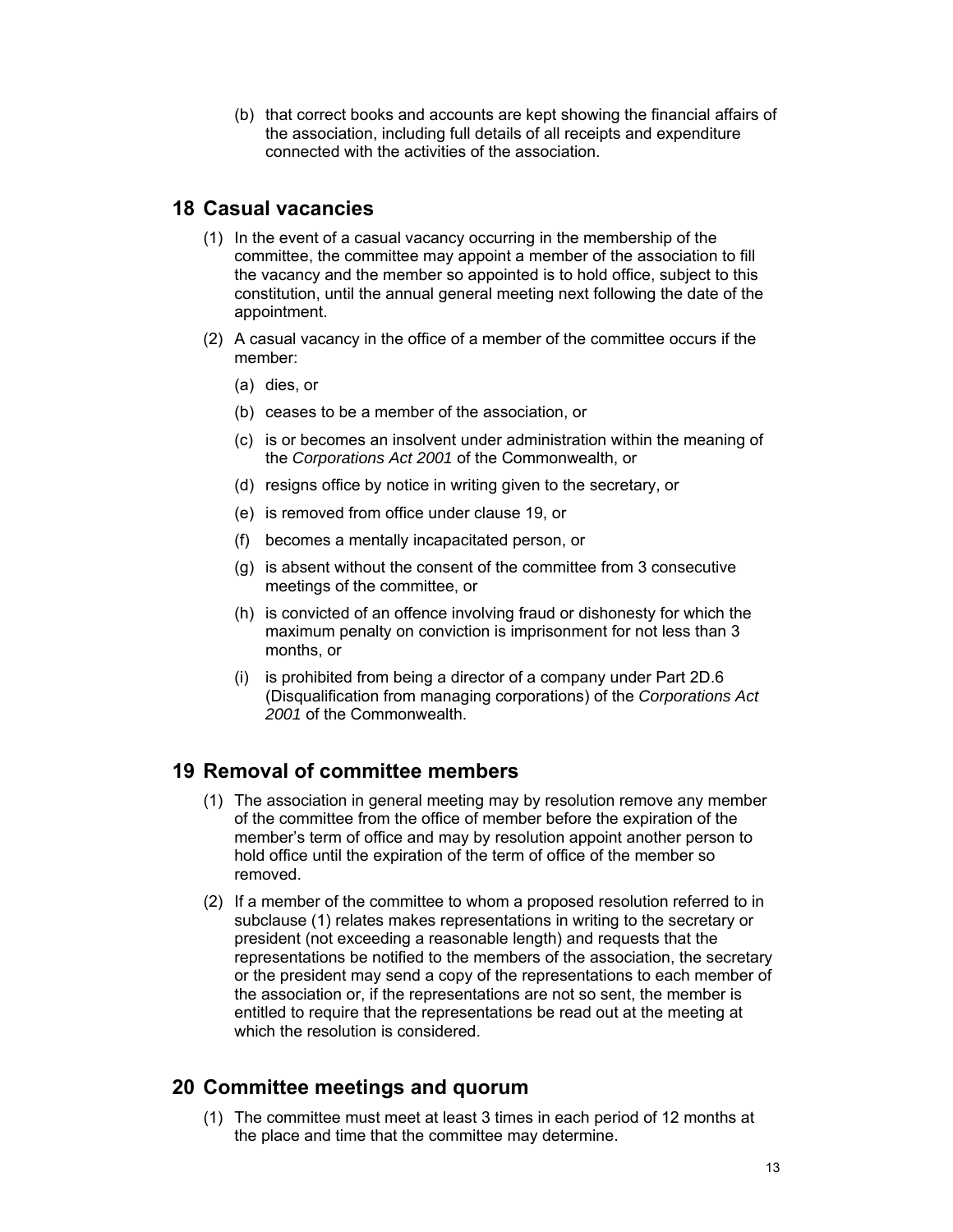- (2) Additional meetings of the committee may be convened by the president or by any member of the committee.
- (3) Oral or written notice of a meeting of the committee must be given by the secretary to each member of the committee at least 48 hours (or any other period that may be unanimously agreed on by the members of the committee) before the time appointed for the holding of the meeting.
- (4) Notice of a meeting given under subclause (3) must specify the general nature of the business to be transacted at the meeting and no business other than that business is to be transacted at the meeting, except business which the committee members present at the meeting unanimously agree to treat as urgent business.
- (5) Any 5 members of the committee, including at least 1 office bearer, constitute a quorum for the transaction of the business of a meeting of the committee.
- (6) No business is to be transacted by the committee unless a quorum is present and if, within half an hour of the time appointed for the meeting, a quorum is not present, the meeting is to stand adjourned to the same place and at the same hour of the same day in the following week.
- (7) If at the adjourned meeting a quorum is not present within half an hour of the time appointed for the meeting, the meeting is to be dissolved.
- (8) At a meeting of the committee:
	- (a) the president or, in the president's absence, the vice-president is to preside, or
	- (b) if the president and the vice-president are absent or unwilling to act, one of the remaining members of the committee chosen by the members present at the meeting is to preside.

## **21 Appointment of association members as committee members to constitute quorum**

- (1) If at any time the number of committee members is less than the number required to constitute a quorum for a committee meeting, the existing committee members may appoint a sufficient number of members of the association as committee members to enable the quorum to be constituted.
- (2) A member of the committee so appointed is to hold office, subject to this constitution, until the annual general meeting next following the date of the appointment.
- (3) This clause does not apply to the filling of a casual vacancy to which clause 18 applies.

#### **22 Use of technology at committee meetings**

- (1) A committee meeting may be held at 2 or more venues using any technology approved by the committee that gives each of the committee's members a reasonable opportunity to participate.
- (2) A committee member who participates in a committee meeting using that technology is taken to be present at the meeting and, if the member votes at the meeting, is taken to have voted in person.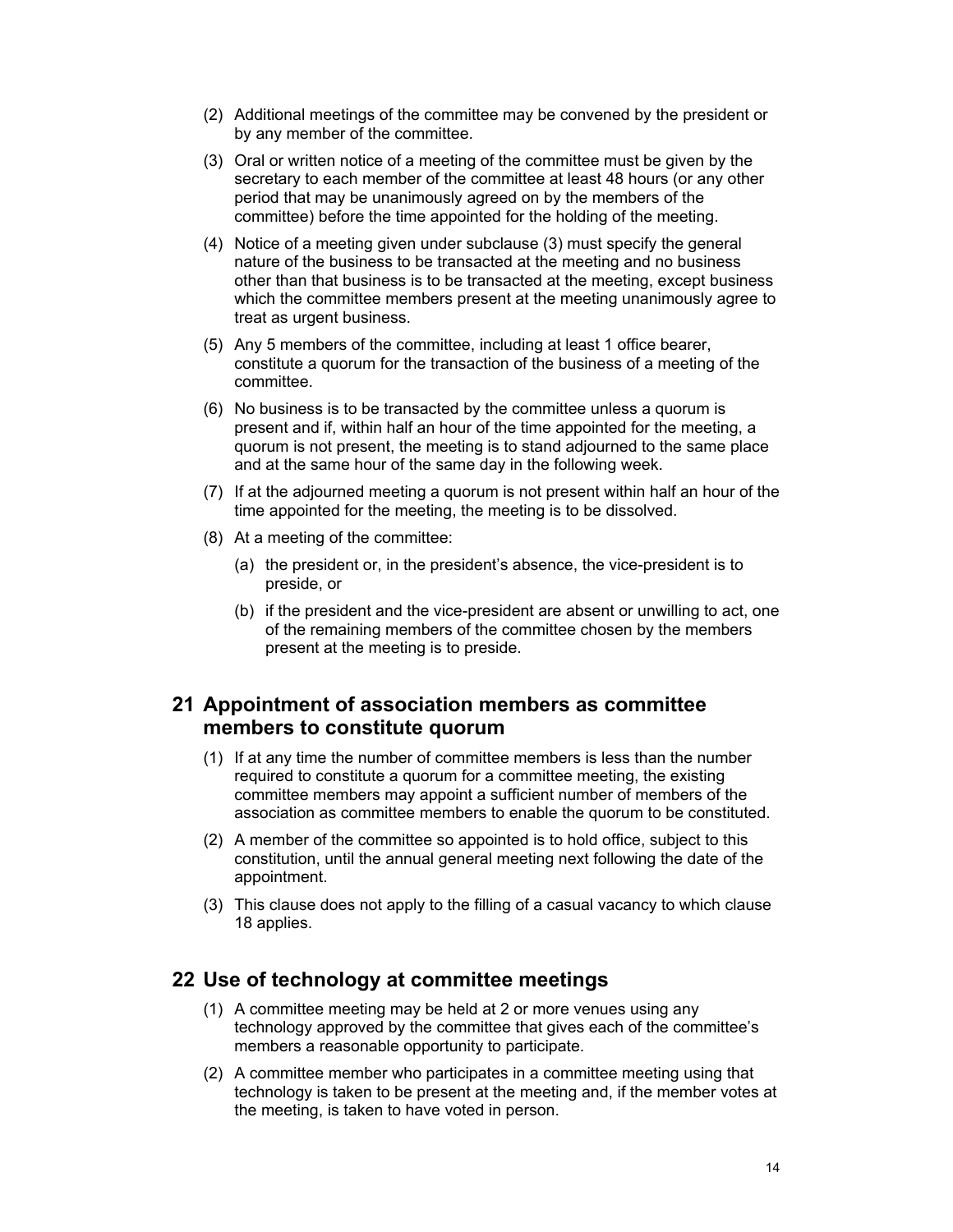#### **23 Delegation by committee to sub-committee**

- (1) The committee may, by instrument in writing, delegate to one or more subcommittees (consisting of the member or members of the association that the committee thinks fit) the exercise of any of the functions of the committee that are specified in the instrument, other than:
	- (a) this power of delegation, and
	- (b) a function which is a duty imposed on the committee by the Act or by any other law.
- (2) A function the exercise of which has been delegated to a sub-committee under this clause may, while the delegation remains unrevoked, be exercised from time to time by the sub-committee in accordance with the terms of the delegation.
- (3) A delegation under this clause may be made subject to any conditions or limitations as to the exercise of any function, or as to time or circumstances, that may be specified in the instrument of delegation.
- (4) Despite any delegation under this clause, the committee may continue to exercise any function delegated.
- (5) Any act or thing done or suffered by a sub-committee acting in the exercise of a delegation under this clause has the same force and effect as it would have if it had been done or suffered by the committee.
- (6) The committee may, by instrument in writing, revoke wholly or in part any delegation under this clause.
- (7) A sub-committee may meet and adjourn as it thinks proper.

#### **24 Voting and decisions**

- (1) Questions arising at a meeting of the committee or of any sub-committee appointed by the committee are to be determined by a majority of the votes of members of the committee or sub-committee present at the meeting.
- (2) Each member present at a meeting of the committee or of any subcommittee appointed by the committee (including the person presiding at the meeting) is entitled to one vote but, in the event of an equality of votes on any question, the person presiding may exercise a second or casting vote.
- (3) Subject to clause 20 (5), the committee may act despite any vacancy on the committee.
- (4) Any act or thing done or suffered, or purporting to have been done or suffered, by the committee or by a sub-committee appointed by the committee, is valid and effectual despite any defect that may afterwards be discovered in the appointment or qualification of any member of the committee or sub-committee.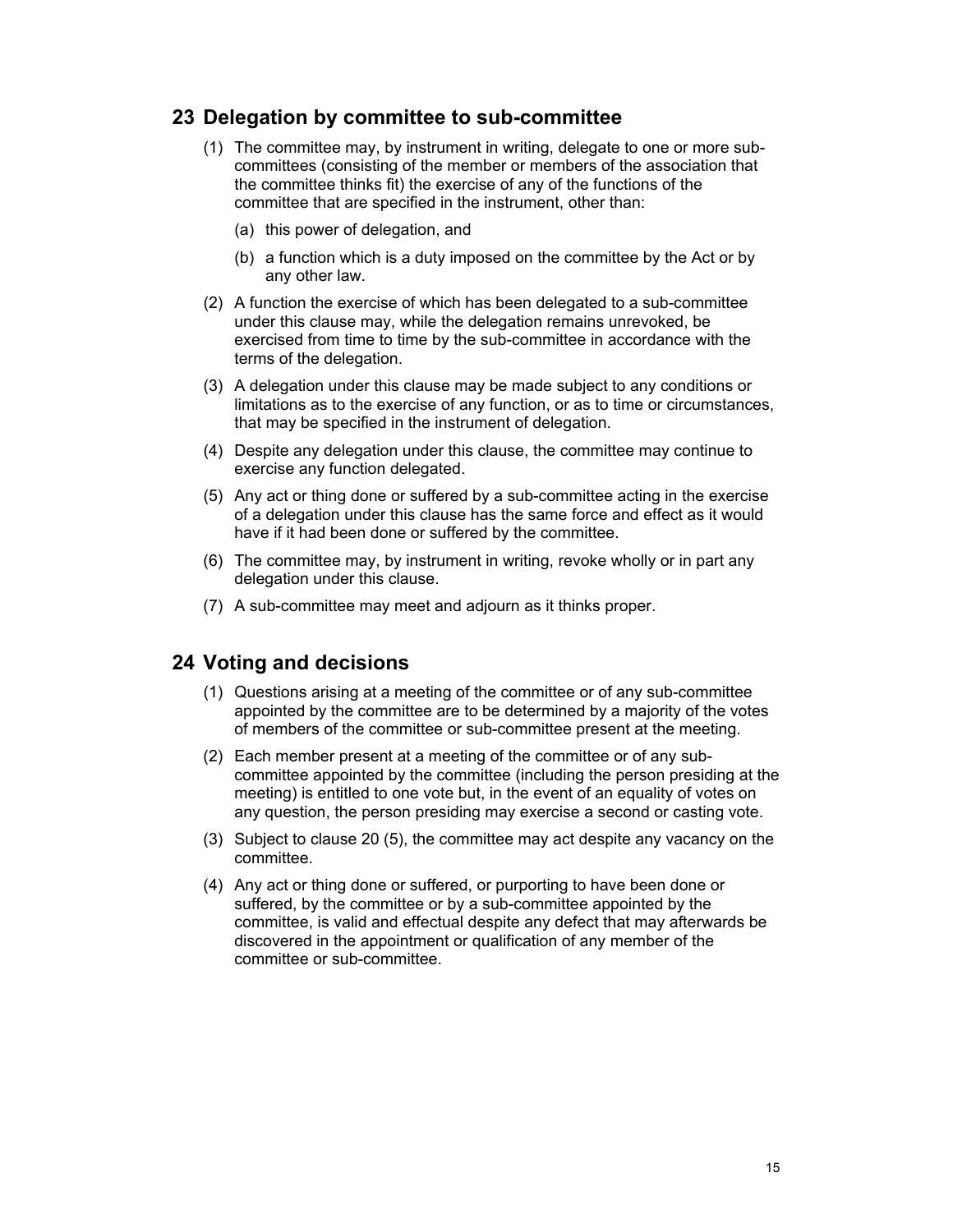## **Part 4 General meetings**

#### **25 Annual general meetings - holding of**

- (1) The association must hold its first annual general meeting within 18 months after its registration under the Act.
- (2) The association must hold its annual general meetings:
	- (a) within 6 months after the close of the association's financial year, or
	- (b) within any later time that may be allowed or prescribed under section 37  $(2)$  (b) of the Act.

#### **26 Annual general meetings - calling of and business at**

- (1) The annual general meeting of the association is, subject to the Act and to clause 25, to be convened on the date and at the place and time that the committee thinks fit.
- (2) In addition to any other business which may be transacted at an annual general meeting, the business of an annual general meeting is to include the following:
	- (a) to confirm the minutes of the last preceding annual general meeting and of any special general meeting held since that meeting,
	- (b) to receive from the committee reports on the activities of the association during the last preceding financial year,
	- (c) to elect office-bearers of the association and ordinary committee members,
	- (d) to receive and consider any financial statement or report required to be submitted to members under the Act.
- (3) An annual general meeting must be specified as that type of meeting in the notice convening it.

#### **27 Special general meetings - calling of**

- (1) The committee may, whenever it thinks fit, convene a special general meeting of the association.
- (2) The committee must, on the requisition of at least 5% of the total number of members, convene a special general meeting of the association.
- (3) A requisition of members for a special general meeting:
	- (a) must be in writing, and
	- (b) must state the purpose or purposes of the meeting, and
	- (c) must be signed by the members making the requisition, and
	- (d) must be lodged with the secretary, and
	- (e) may consist of several documents in a similar form, each signed by one or more of the members making the requisition.
- (4) If the committee fails to convene a special general meeting to be held within 1 month after the date on which a requisition of members for the meeting is lodged with the secretary, any one or more of the members who made the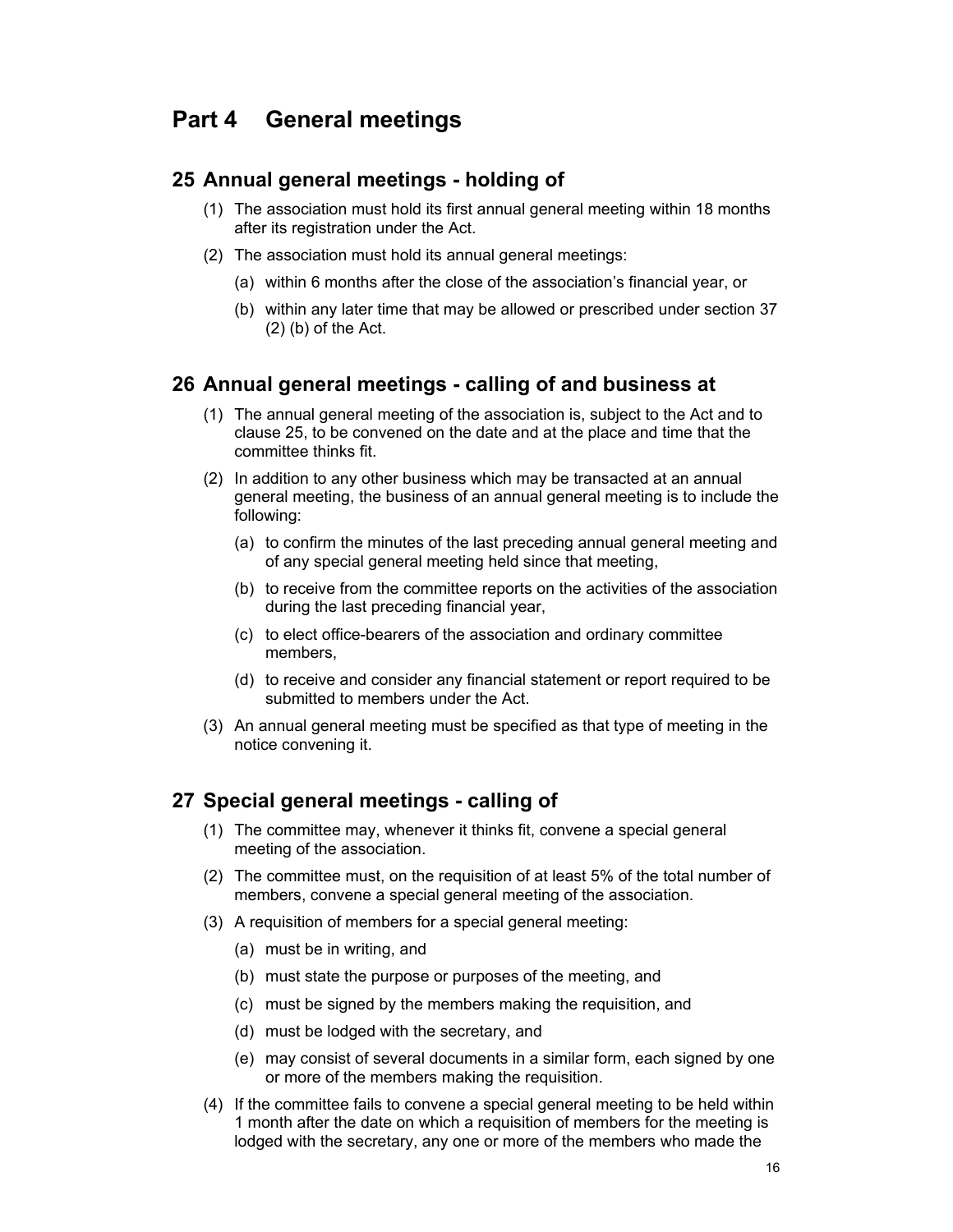requisition may convene a special general meeting to be held not later than 3 months after that date.

- (5) A special general meeting convened by a member or members as referred to in subclause (4) must be convened as nearly as is practicable in the same manner as general meetings are convened by the committee.
- (6) For the purposes of subclause (3):
	- (a) a requisition may be in electronic form, and
	- (b) a signature may be transmitted, and a requisition may be lodged, by electronic means.

#### **28 Notice**

- (1) Except if the nature of the business proposed to be dealt with at a general meeting requires a special resolution of the association, the secretary must, at least 7 days before the date fixed for the holding of the general meeting, give a notice to each member specifying the place, date and time of the meeting and the nature of the business proposed to be transacted at the meeting.
- (2) If the nature of the business proposed to be dealt with at a general meeting requires a special resolution of the association, the secretary must, at least 21 days before the date fixed for the holding of the general meeting, cause notice to be given to each member specifying, in addition to the matter required under subclause (1), the intention to propose the resolution as a special resolution.

**Note.** A special resolution must be passed in accordance with section 39 of the Act.

- (3) No business other than that specified in the notice convening a general meeting is to be transacted at the meeting except, in the case of an annual general meeting, business which may be transacted under clause 26 (2).
- (4) A member desiring to bring any business before a general meeting may give notice in writing of that business to the secretary who must include that business in the next notice calling a general meeting given after receipt of the notice from the member.

#### **29 Quorum for general meetings**

- (1) No item of business is to be transacted at a general meeting unless a quorum of members entitled under this constitution to vote is present during the time the meeting is considering that item.
- (2) Five members present (being members entitled under this constitution to vote at a general meeting) constitute a quorum for the transaction of the business of a general meeting.
- (3) If within half an hour after the appointed time for the commencement of a general meeting a quorum is not present, the meeting:
	- (a) if convened on the requisition of members—is to be dissolved, and
	- (b) in any other case—is to stand adjourned to the same day in the following week at the same time and (unless another place is specified at the time of the adjournment by the person presiding at the meeting or communicated by written notice to members given before the day to which the meeting is adjourned) at the same place.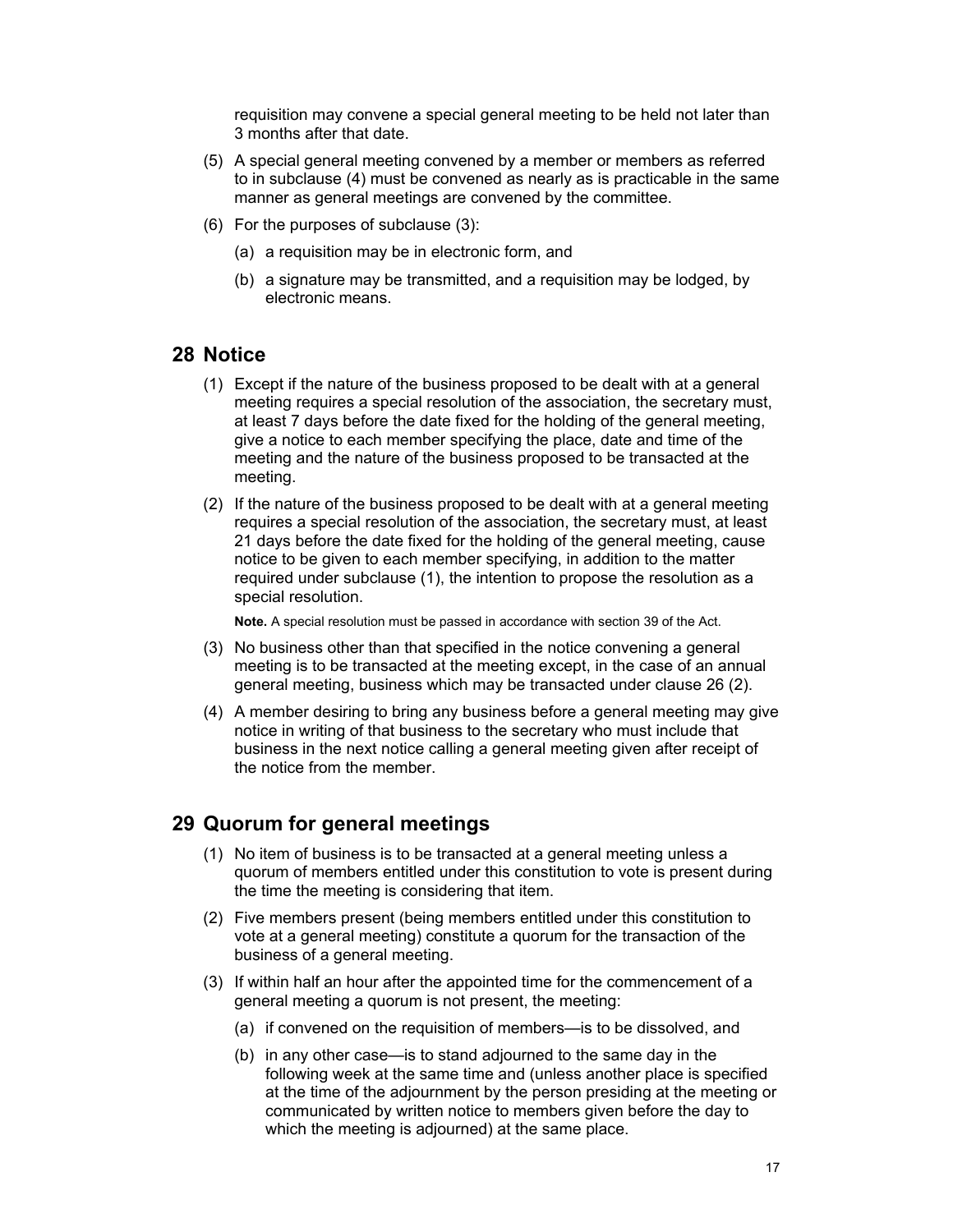(4) If at the adjourned meeting a quorum is not present within half an hour after the time appointed for the commencement of the meeting, the members present (being at least 3) are to constitute a quorum.

## **30 Presiding member**

- (1) The president or, in the president's absence, the vice-president, is to preside as chairperson at each general meeting of the association.
- (2) If the president and the vice-president are absent or unwilling to act, the members present must elect one of their number to preside as chairperson at the meeting.

## **31 Adjournment**

- (1) The chairperson of a general meeting at which a quorum is present may, with the consent of the majority of members present at the meeting, adjourn the meeting from time to time and place to place, but no business is to be transacted at an adjourned meeting other than the business left unfinished at the meeting at which the adjournment took place.
- (2) If a general meeting is adjourned for 14 days or more, the secretary must give written or oral notice of the adjourned meeting to each member of the association stating the place, date and time of the meeting and the nature of the business to be transacted at the meeting.
- (3) Except as provided in subclauses (1) and (2), notice of an adjournment of a general meeting or of the business to be transacted at an adjourned meeting is not required to be given.

## **32 Making of decisions**

- (1) A question arising at a general meeting of the association is to be determined by:
	- (a) a show of hands or, if the meeting is one to which clause 37 applies, any appropriate corresponding method that the committee may determine, or
	- (b) if on the motion of the chairperson or if 5 or more members present at the meeting decide that the question should be determined by a written ballot—a written ballot.
- (2) If the question is to be determined by a show of hands, a declaration by the chairperson that a resolution has, on a show of hands, been carried or carried unanimously or carried by a particular majority or lost, or an entry to that effect in the minute book of the association, is evidence of the fact without proof of the number or proportion of the votes recorded in favour of or against that resolution.
- (3) Subclause (2) applies to a method determined by the committee under subclause (1) (a) in the same way as it applies to a show of hands.
- (4) If the question is to be determined by a written ballot, the ballot is to be conducted in accordance with the directions of the chairperson.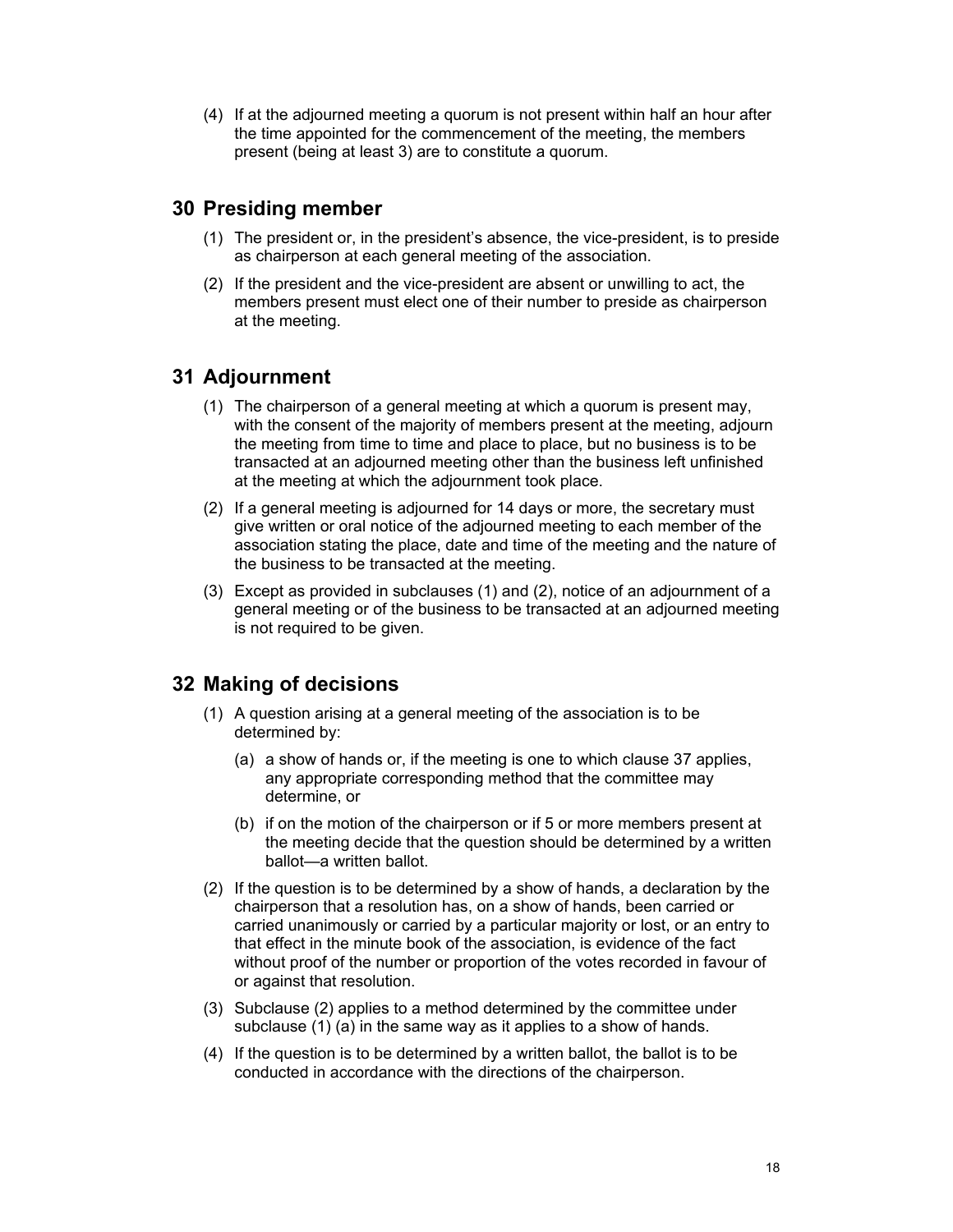## **33 Special resolutions**

A special resolution may only be passed by the association in accordance with section 39 of the Act.

#### **34 Voting**

- (1) On any question arising at a general meeting of the association a member has one vote only.
- (2) In the case of an equality of votes on a question at a general meeting, the chairperson of the meeting is entitled to exercise a second or casting vote.
- (3) A member is not entitled to vote at any general meeting of the association unless all money due and payable by the member to the association has been paid.
- (4) A member is not entitled to vote at any general meeting of the association if the member is under 18 years of age.

#### **35 Proxy votes not permitted**

Proxy voting must not be undertaken at or in respect of a general meeting.

**Note.** Schedule 1 to the Act provides that an association's constitution is to address whether members of the association are entitled to vote by proxy at general meetings.

## **36 Postal or electronic ballots**

- (1) The association may hold a postal or electronic ballot (as the committee determines) to determine any issue or proposal (other than an appeal under clause 12).
- (2) A postal or electronic ballot is to be conducted in accordance with Schedule 3 to the Regulation.

## **37 Use of technology at general meetings**

- (1) A general meeting may be held at 2 or more venues using any technology approved by the committee that gives each of the association's members a reasonable opportunity to participate.
- (2) A member of an association who participates in a general meeting using that technology is taken to be present at the meeting and, if the member votes at the meeting, is taken to have voted in person.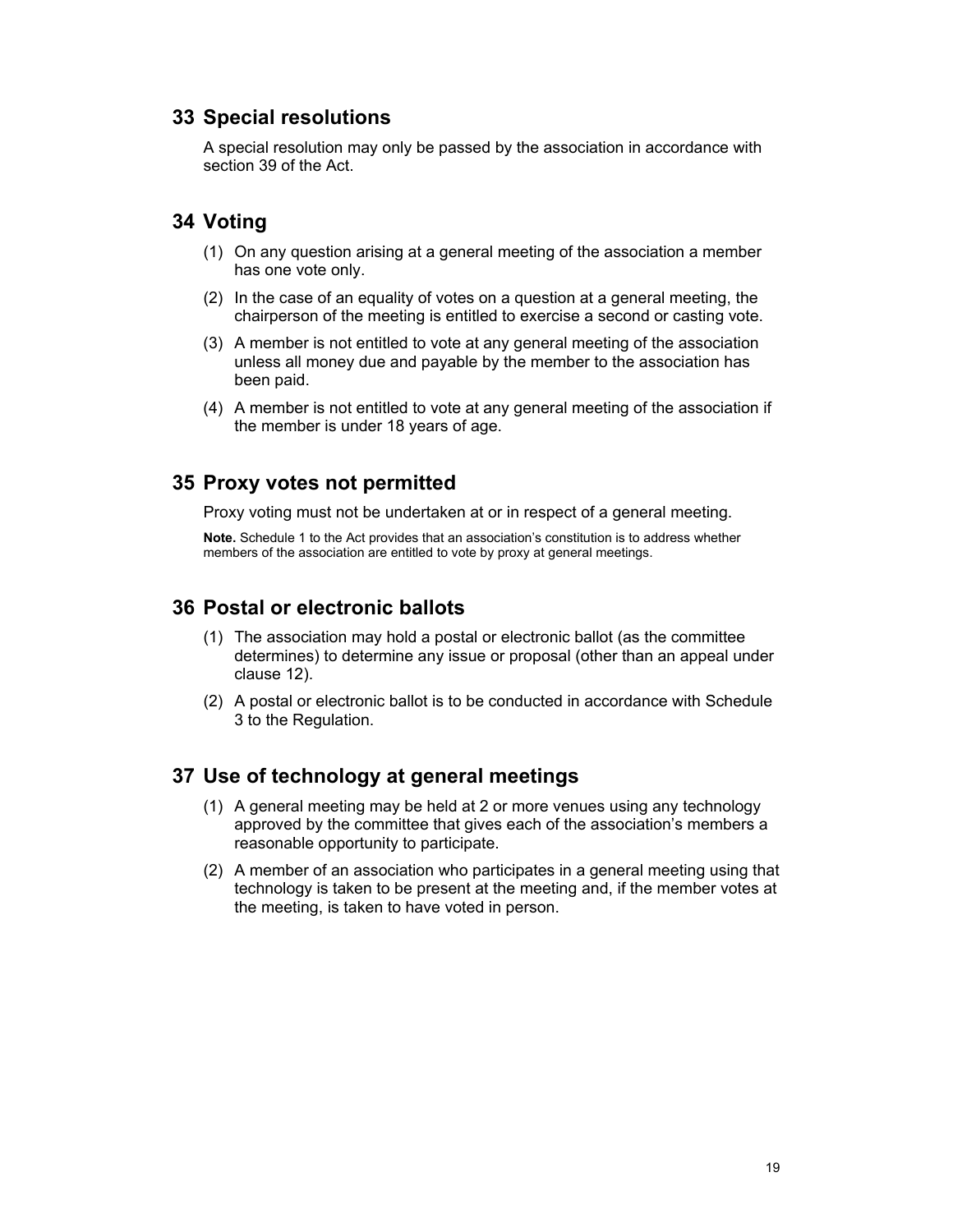## **Part 5 Miscellaneous**

#### **38 Insurance**

The association may effect and maintain insurance.

#### **39 Funds - source**

- (1) The funds of the association are to be derived from entrance fees and annual subscriptions of members, donations and, subject to any resolution passed by the association in general meeting, any other sources that the committee determines.
- (2) All money received by the association must be deposited as soon as practicable and without deduction to the credit of the association's bank or other authorised deposit-taking institution account.
- (3) The association must, as soon as practicable after receiving any money, issue an appropriate receipt.
- (4) Fundraising:
	- (a) The raising or obtaining in the name of the Club of all moneys, donations, sponsorships, incentives, trophies or the like for the Club or for a member or members of the Club in their capacity as members of the Club, must be approved or ratified by the committee or its duly appointed nominee(s).
	- (b) The allocation, appropriation and disbursement of all moneys, donations, sponsorships, incentives, trophies, or the like received or obtained by or made available or promised to the Club, whether in the form of money or otherwise, shall be the exclusive jurisdiction of the committee.
	- (c) The committee shall have due regard to the expressed wishes of such donors or sponsors regarding the allocation, appropriation or disbursement of such moneys, donations, sponsorships, incentives, trophies or the like.

#### **40 Funds - management**

- (1) Subject to any resolution passed by the association in general meeting, the funds of the association are to be used solely in pursuance of the objects of the association in the manner that the committee determines.
- (2) All cheques, drafts, bills of exchange, promissory notes and other negotiable instruments must be signed by 2 authorised signatories.

## **41 Association is non-profit**

Subject to the Act and the Regulation, the association must apply its funds and assets solely in pursuance of the objects of the association and must not conduct its affairs so as to provide a pecuniary gain for any of its members. The objects of the association shall be to control and govern games of cricket in which teams representing the Club participate, including but without limiting the generality thereof games organised, conducted or managed by Cricket Albury Wodonga.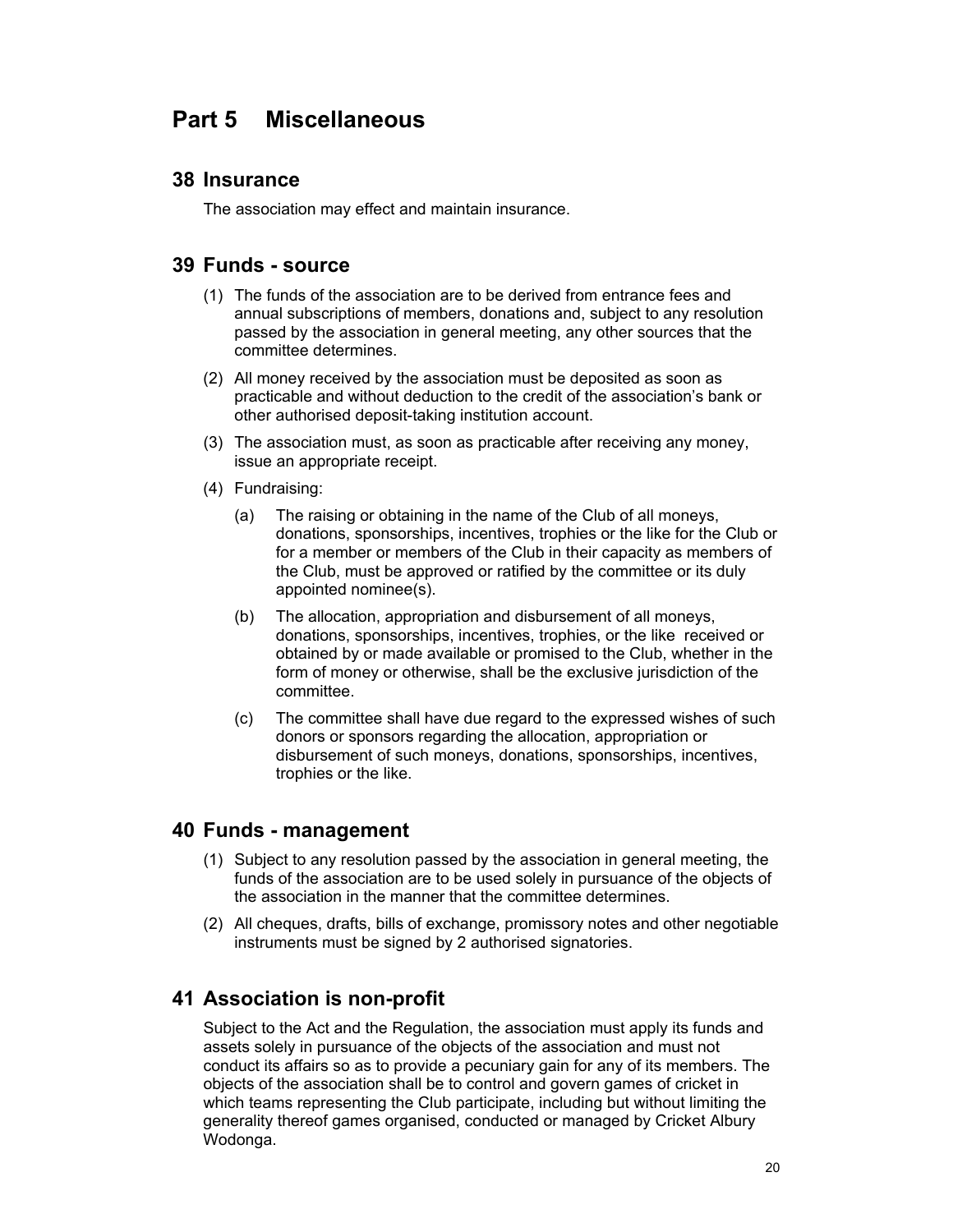**Note.** Section 5 of the Act defines **pecuniary gain** for the purpose of this clause.

#### **42 Distribution of property on winding up of association**

- (1) Subject to the Act and the Regulations, in a winding up of the association, any surplus property of the association is to be transferred to another organisation with similar objects and which is not carried on for the profit or gain of its individual members.
- (2) In this clause, a reference to the surplus property of an association is a reference to that property of the association remaining after satisfaction of the debts and liabilities of the association and the costs, charges and expenses of the winding up of the association.

**Note.** Section 65 of the Act provides for distribution of surplus property on the winding up of an association.

#### **43 Change of name, objects and constitution**

An application for registration of a change in the association's name, objects or constitution in accordance with section 10 of the Act is to be made by the public officer or a committee member.

#### **44 Custody of books etc**

Except as otherwise provided by this constitution, all records, books and other documents relating to the association must be kept in New South Wales:

- (a) at the main premises of the association, in the custody of the public officer or a member of the association (as the committee determines), or
- (b) if the association has no premises, at the association's official address, in the custody of the public officer.

#### **45 Inspection of books etc**

- (1) The following documents must be open to inspection, free of charge, by a member of the association at any reasonable hour:
	- (a) records, books and other financial documents of the association,
	- (b) this constitution,
	- (c) minutes of all committee meetings and general meetings of the association.
- (2) A member of the association may obtain a copy of any of the documents referred to in subclause (1) on payment of a fee of not more than \$1 for each page copied.
- (3) Despite subclauses (1) and (2), the committee may refuse to permit a member of the association to inspect or obtain a copy of records of the association that relate to confidential, personal, employment, commercial or legal matters or where to do so may be prejudicial to the interests of the association.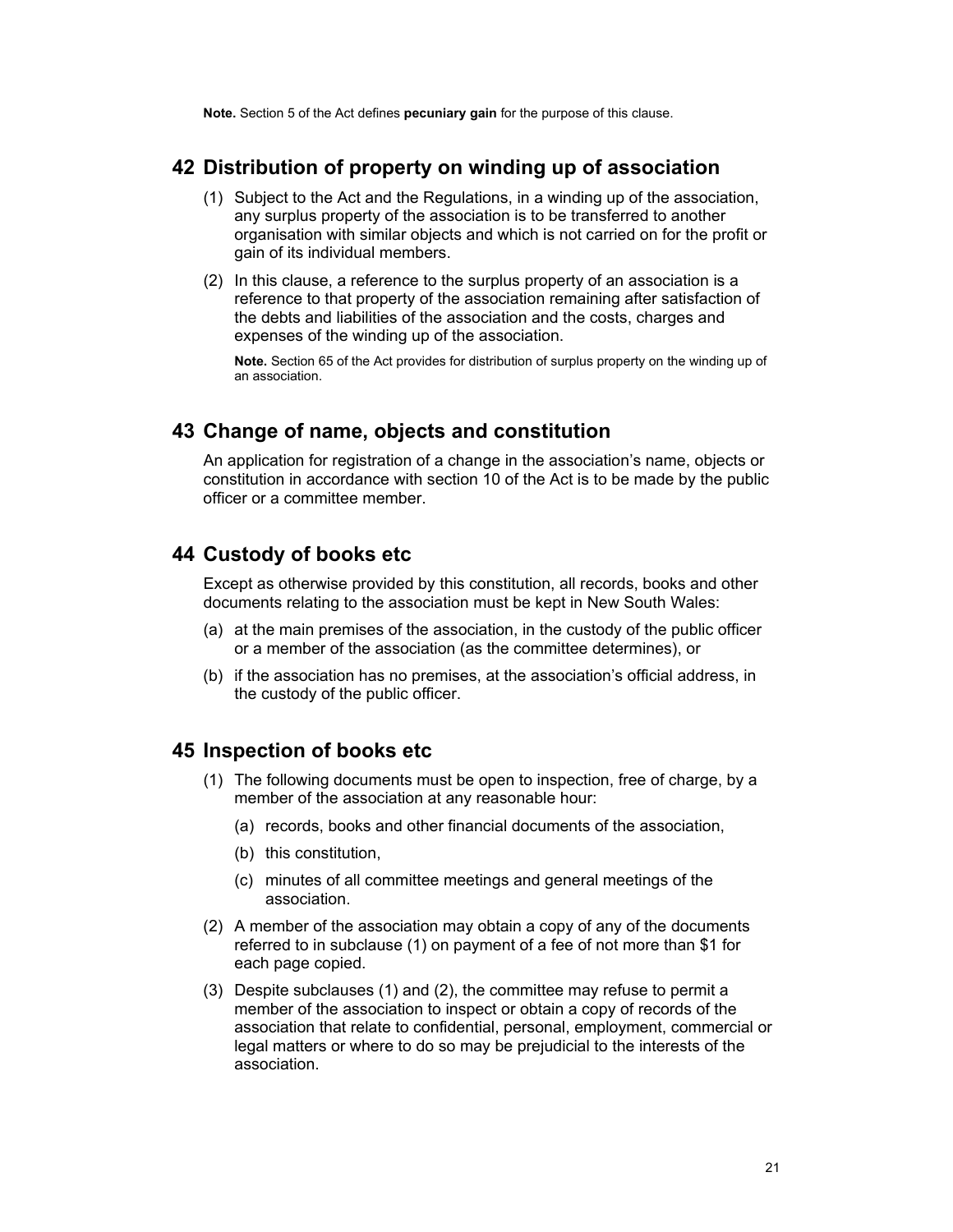#### **46 Service of notices**

- (1) For the purpose of this constitution, a notice may be served on or given to a person:
	- (a) by delivering it to the person personally, or
	- (b) by sending it by pre-paid post to the address of the person, or
	- (c) by sending it by facsimile transmission or some other form of electronic transmission to an address specified by the person for giving or serving the notice.
- (2) For the purpose of this constitution, a notice is taken, unless the contrary is proved, to have been given or served:
	- (a) in the case of a notice given or served personally, on the date on which it is received by the addressee, and
	- (b) in the case of a notice sent by pre-paid post, on the date when it would have been delivered in the ordinary course of post, and
	- (c) in the case of a notice sent by facsimile transmission or some other form of electronic transmission, on the date it was sent or, if the machine from which the transmission was sent produces a report indicating that the notice was sent on a later date, on that date.

#### **47 Financial year**

The financial year of the association is:

- (a) the period of time commencing on the date of incorporation of the association and ending on the following 30 April, and
- (b) each period of 12 months after the expiration of the previous financial year of the association, commencing on 1 May and ending on the following 30 April.

#### **Notes.**

1. Schedule 1 to the Act provides that an association's constitution is to address the association's financial year.

2. Clause 19 of the Regulation contains a substitute clause 47 for certain associations incorporated under the *Associations Incorporation Act 1984*.

#### **48 Club colours and playing dress**

- (1) The colours of the Club will be green (PMS 3308) and white.
- (2) All members participating in games of cricket on behalf of the Club will appear in proper cricketing attire. All shirts, trousers, and jumpers worn by players representing the Club in two day competition games, will be white in colour; jumpers and shirts may contain bands of green in a design approved by committee. All shirts and trousers worn by players representing the Club in the one day competition, where possible, shall be green (and may contain bands of white) in a design approved by the committee.
- (3) Caps will contain the Club colours and have the Club emblem embossed on the front panel, wide brimmed hats will be white in colour with the Club emblem in green on the front, and be of such design as approved by the committee.